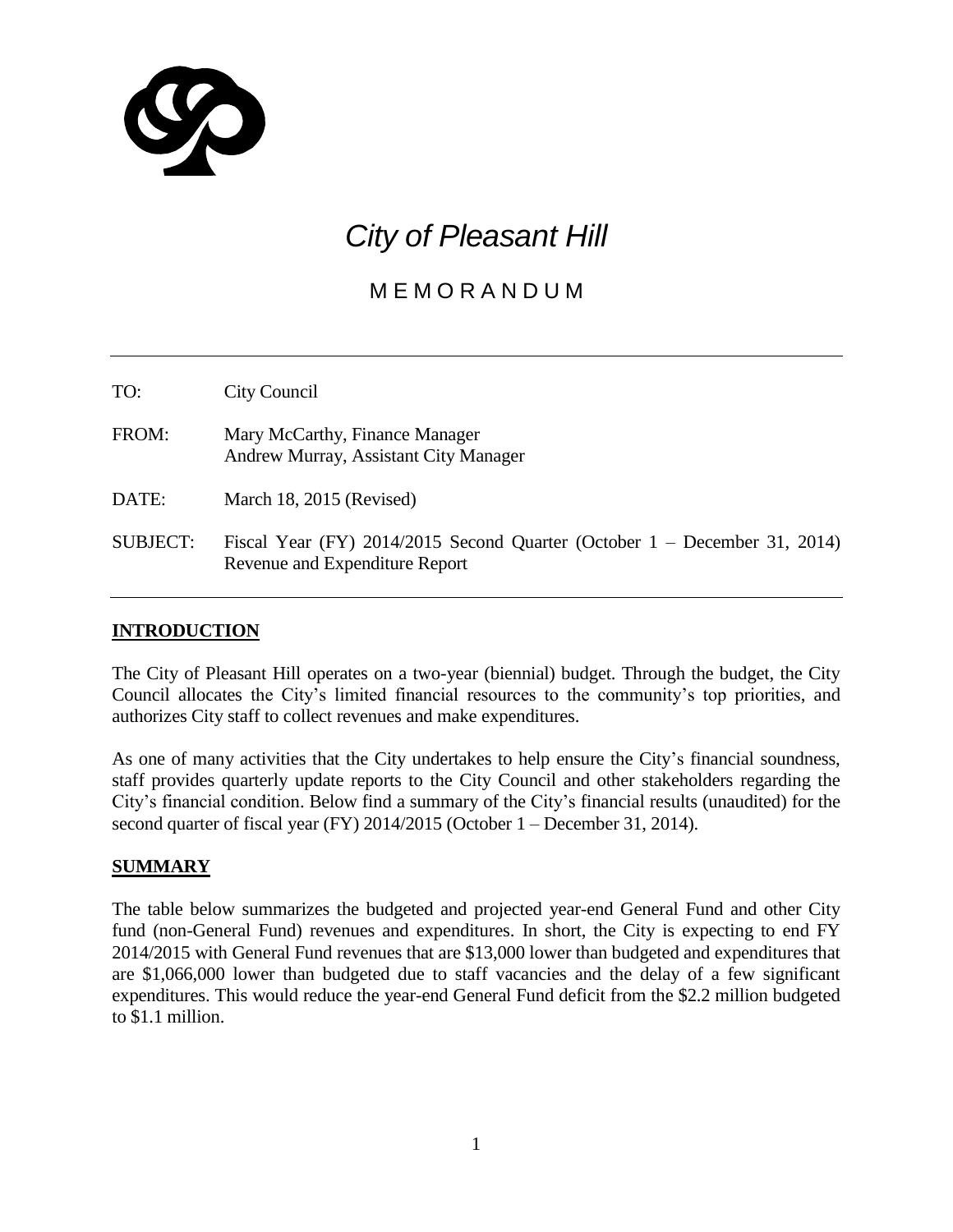|                        |                    | <b>General Fund</b> | <b>Other City</b><br><b>Funds</b> | <b>Total</b> |
|------------------------|--------------------|---------------------|-----------------------------------|--------------|
| <b>Revenue</b>         | <b>Budgeted</b>    | \$20,584            | \$19,015                          | \$39,599     |
|                        | Year End Projected | \$20,571            | \$19,015                          | \$39,586     |
|                        | Variance           | \$(13)              | \$0                               | \$(13)       |
| <b>Expenditures</b>    | <b>Budgeted</b>    | \$22,766            | \$18,789                          | \$41,555     |
|                        | Year End Projected | \$21,700            | \$18,789                          | \$40,489     |
|                        | Variance           | \$(1,066)           | \$0                               | \$(1,066)    |
| <b>Surplus/Deficit</b> | <b>Budgeted</b>    | $(\$2,182)$         | \$226                             | (\$1,956)    |
|                        | Year End Projected | (\$1,129)           | \$226                             | $(\$903)$    |
|                        | Variance           | \$1,053             | \$0                               | \$1,053      |

**Table 1 - FY 2014/2015 Revenue and Expenditure Summary (in \$1,000s)**

Whereas the adopted biennial budget anticipated a General Fund balance of \$11.4 million at the end of FY 2014/2015, due to a larger than expected beginning fund balance and the lower projected deficit for FY 2014/2015, the City is now projecting that the General Fund will end FY 2014/2015 with a fund balance of \$12.9 million.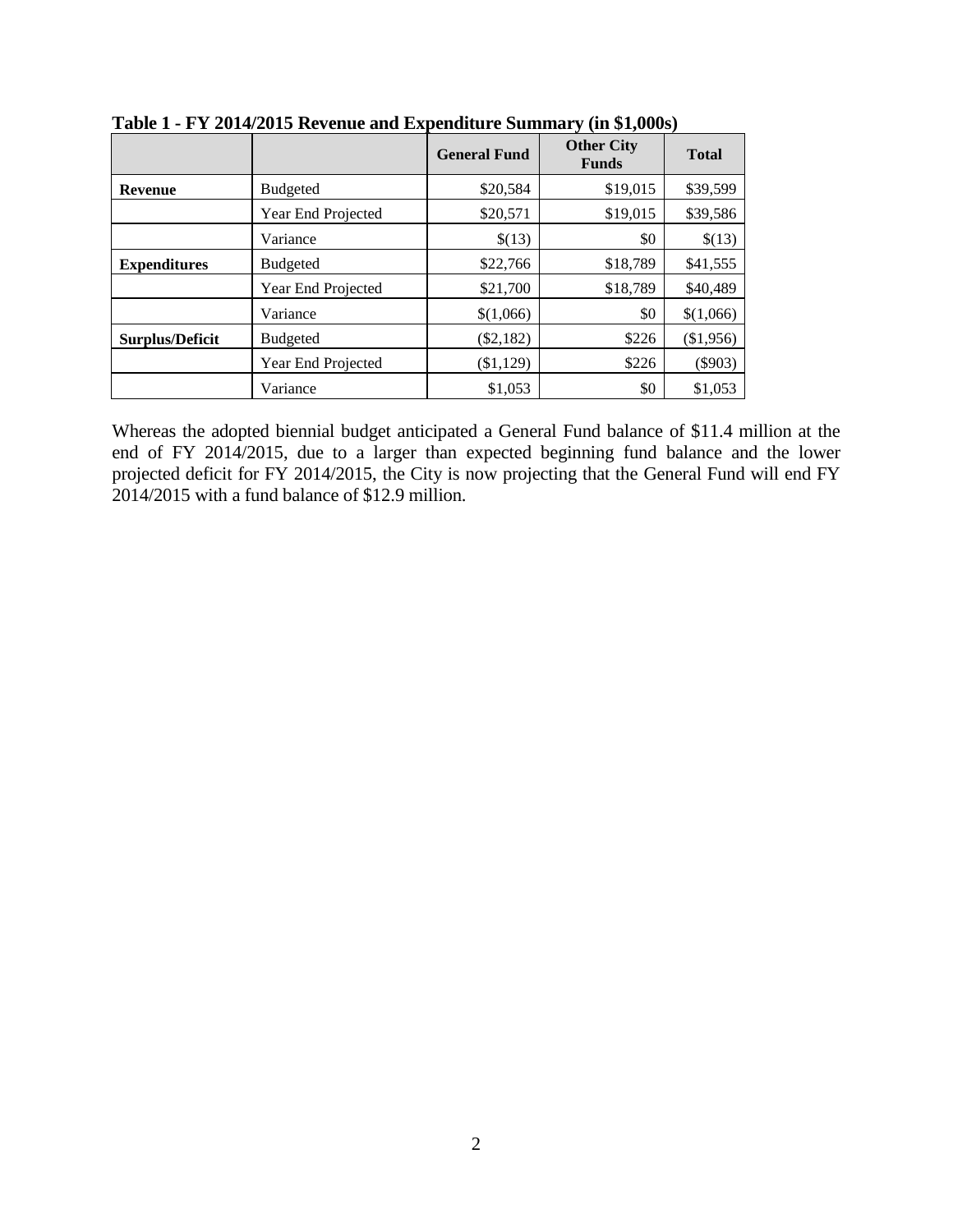# **GENERAL FUND REVENUES**

General Fund revenues for FY 2014/2015 were budgeted at \$20.6 million. As of the close of the second quarter, the City is projecting that year-end General Fund revenue will decrease slightly by \$13,000. The following table summarizes General Fund revenue by category.

| <b>Revenue Type</b>         | <b>Adopted</b><br><b>Budget</b> | <b>Actual as of</b><br>12/31/14 | $%$ of<br><b>Budget</b> | Projected<br><b>Year End</b> | <b>Variance</b> |
|-----------------------------|---------------------------------|---------------------------------|-------------------------|------------------------------|-----------------|
| Sales Tax                   | \$7,750                         | \$2,577                         | 33%                     | \$7,700                      | \$(50)          |
| Property Tax                | \$2,394                         | \$1,426                         | 60%                     | \$2,538                      | \$144           |
| Property Tax in Lieu of VLF | \$2,651                         | \$0                             | 0%                      | \$2,770                      | \$119           |
| Other Taxes                 | \$4,447                         | \$1,010                         | 23%                     | \$4,421                      | \$(26)          |
| Other:                      |                                 |                                 |                         |                              |                 |
| <b>Franchise Fees</b>       | \$1,789                         | \$479                           | 27%                     | \$1,838                      | \$49            |
| Licenses and Permits        | \$585                           | \$272                           | 46%                     | \$506                        | \$(79)          |
| <b>Charges for Services</b> | \$596                           | \$199                           | 33%                     | \$431                        | \$(165)         |
| <b>Other Revenue</b>        | \$122                           | \$12                            | 10%                     | \$122                        | \$0             |
| Transfer                    | \$100                           | \$100                           | 100%                    | \$100                        | \$0             |
| Use of Money and Property   | \$60                            | \$9                             | 15%                     | \$20                         | \$(40)          |
| Fines and Forfeitures       | \$56                            | \$27                            | 48%                     | \$56                         | \$0             |
| Intergovernmental           | \$34                            | \$63                            | 185%                    | \$69                         | \$35            |
| <b>Total Revenues</b>       | \$20,584                        | \$6,174                         | 30%                     | \$20,571                     | \$(13)          |

**Table 2 - FY 2014/2015 General Fund Revenue Summary (in \$1,000s)**

#### Sales Tax

Sales tax revenues were budgeted to be \$7.8 million in FY 2014/2015. The City is projecting that year-end sales tax revenues will be \$50,000 (0.6%) lower than budgeted based on a recent analysis from the City's sales tax consultant HdL Coren & Cone.

#### Property Tax

The City budgeted \$2.4 million in property tax revenue for FY 2014/2015. Based on recent analysis from property tax consultant HdL Coren & Cone, the City is projecting that property tax revenues will be \$2.5 million, exceeding budget by \$144,000 (6%). The increase in property tax revenue is primarily related to higher assessed valuation on residential properties that have changed ownership and the recapture of Proposition 8 valuation reductions.

#### Property Tax in Lieu of Vehicle License Fee (VLF)

The motor vehicle license fee (VLF) is an annual tax on the ownership of registered vehicles collected by the State Department of Motor Vehicles then distributed to cities and counties. In 2004, the State Legislature permanently reduced the tax rate from 2% to 0.65% of a vehicle's current market value. The reduction in VLF revenue to cities and counties was offset by an increased transfer of property tax from the State to cities and counties. This transfer is called the "Property Tax in Lieu of VLF." The City budgeted \$2.7 million for this revenue in FY 2014/2015 and, based on recent projections from property tax consultant HdL Coren & Cone, the City is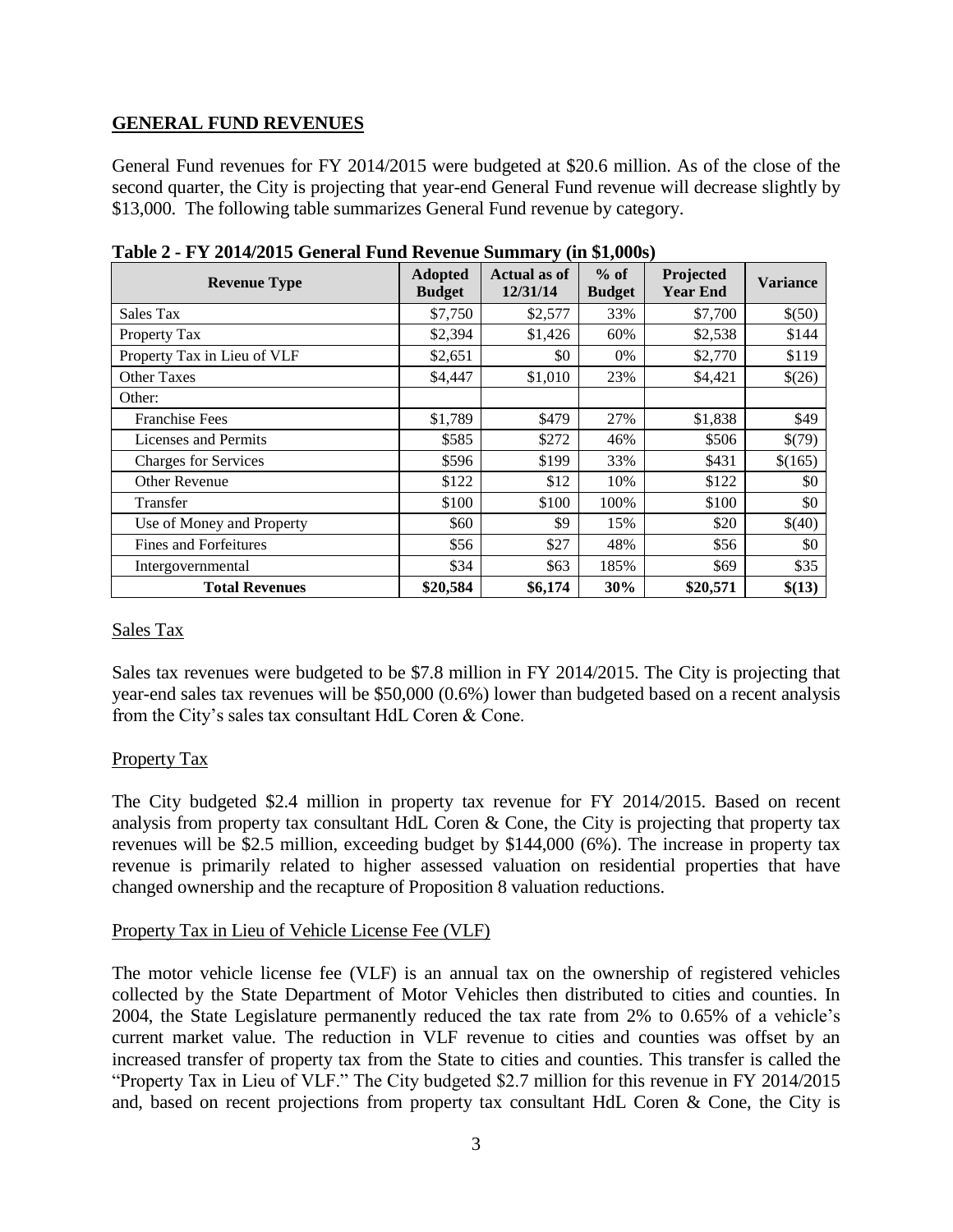projecting that year-end revenue will be \$2.8 million, exceeding budget by \$119,000 (4.5%). This increase is also due to the growth in assessed property valuations.

# Other Taxes

The City collects a business license tax and a number of other smaller taxes that supplement sales and property tax. The City processed over 3,600 business license renewals this past year. The majority of revenue is collected during the business license tax renewal period, which commences in January. The City is projecting that actual revenue for business license tax will be on track with the \$2.3 million budgeted.

This category also includes other smaller taxes such as transient occupancy (hotel) tax (TOT), property transfer tax, and utility user tax. The City is projecting that the year-end revenue will be \$26,000 less than originally budgeted due to lower than anticipated utility user tax revenues that are being offset in part by an increase in TOT. While the anticipated growth in utility user tax has been slower than originally budgeted, transient occupancy tax revenue is projected to increase by \$40,000 (2.4%) to \$1,720,000 due to higher hotel occupancy.

#### Other Revenue

The City collects a number of non-tax General Fund revenues, as described below.

#### Franchise Fees

Franchise fees are rent paid by utilities or other businesses for the privilege of using the City's right of way (streets, alleys, sidewalks, etc.) to locate utility lines or operate vehicles. The City collects a franchise fee of 1% of revenue from Pacific Gas & Electric (PG&E) and 5% of revenue from cable operators AT&T/Pacific Bell, Comcast, and Astound. The City also collects a franchise fee of 12% of revenue from Allied Waste Management. Franchise fee revenues were budgeted to be \$1.8 million in FY 2014/2015. The City is projecting that franchise fee revenue will increase slightly, by \$49,000 (2.7%).

#### Licenses and Permits

The revenue in this category is due to permits and fees, which were budgeted at \$585,000. This category includes building, electrical, plumbing, and energy permits, primarily generated from construction-related activity. The City is projecting that revenue will be \$506,000, lower than budget by \$79,000 (14%). The estimated decrease is primarily due to lower than budgeted building permit fees. The growth in this category has been slower than anticipated; however, projected revenues for this fee are consistent with the previous year.

# Charges for Services, Transfers, Use of Money and Property, and Miscellaneous Other Revenue

This category includes numerous miscellaneous "other" revenues. The major subcategories include charges for services; fines and forfeitures; interest revenue; Police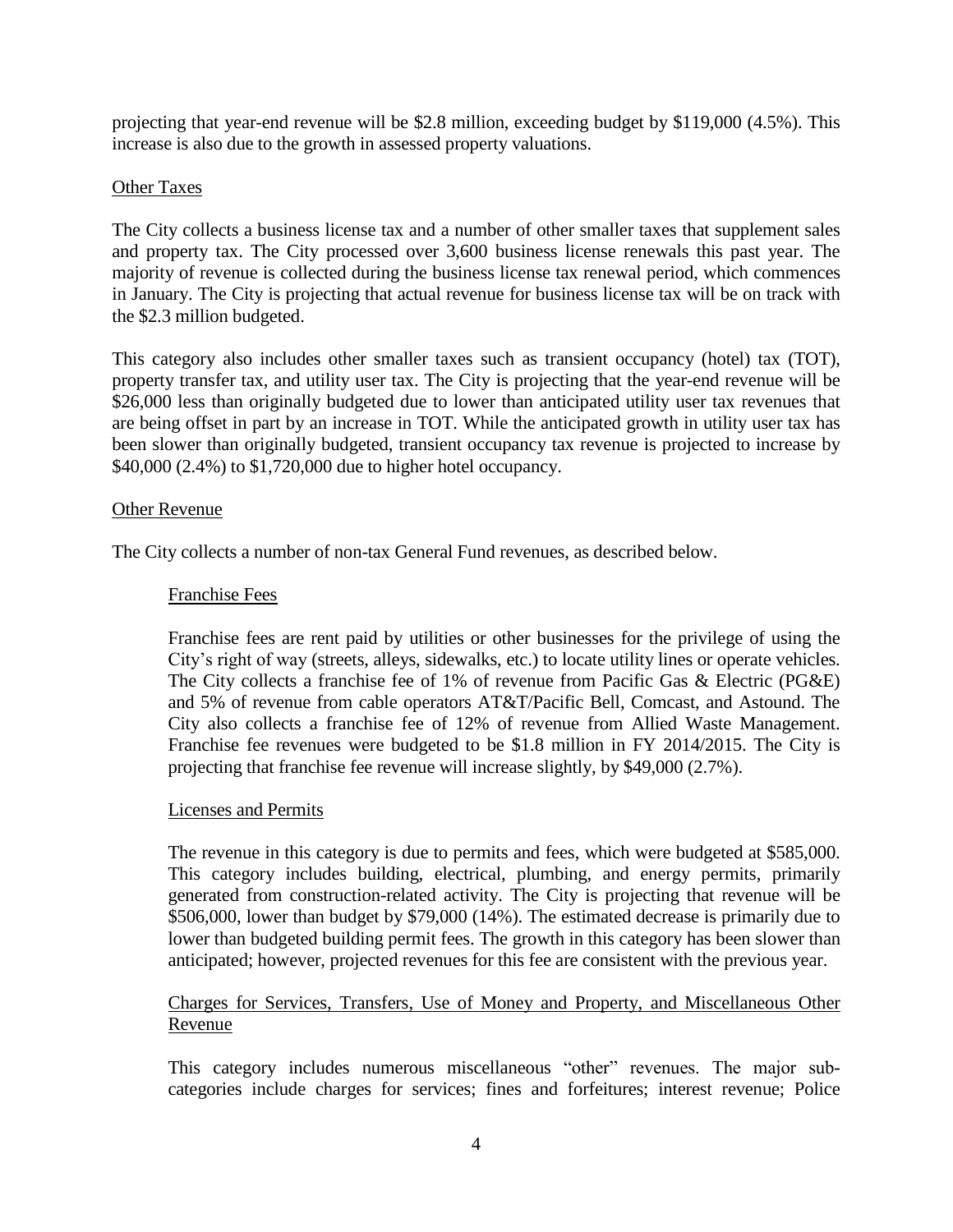Officer Standards and Training (POST) reimbursements from the State; accounting fees; and transfers from other funds. The City budgeted \$968,000 for FY 2014/2015 and is now projecting revenues will be \$798,000. The bulk of the decrease is due to the fact that the City will receive \$165,000 less than budgeted as reimbursement for City staff time spent conducting the work of the Redevelopment Successor Agency. The City is, however, still expecting to receive \$250,000 this fiscal year as reimbursement for City staff time spent on Redevelopment Successor Agency activities.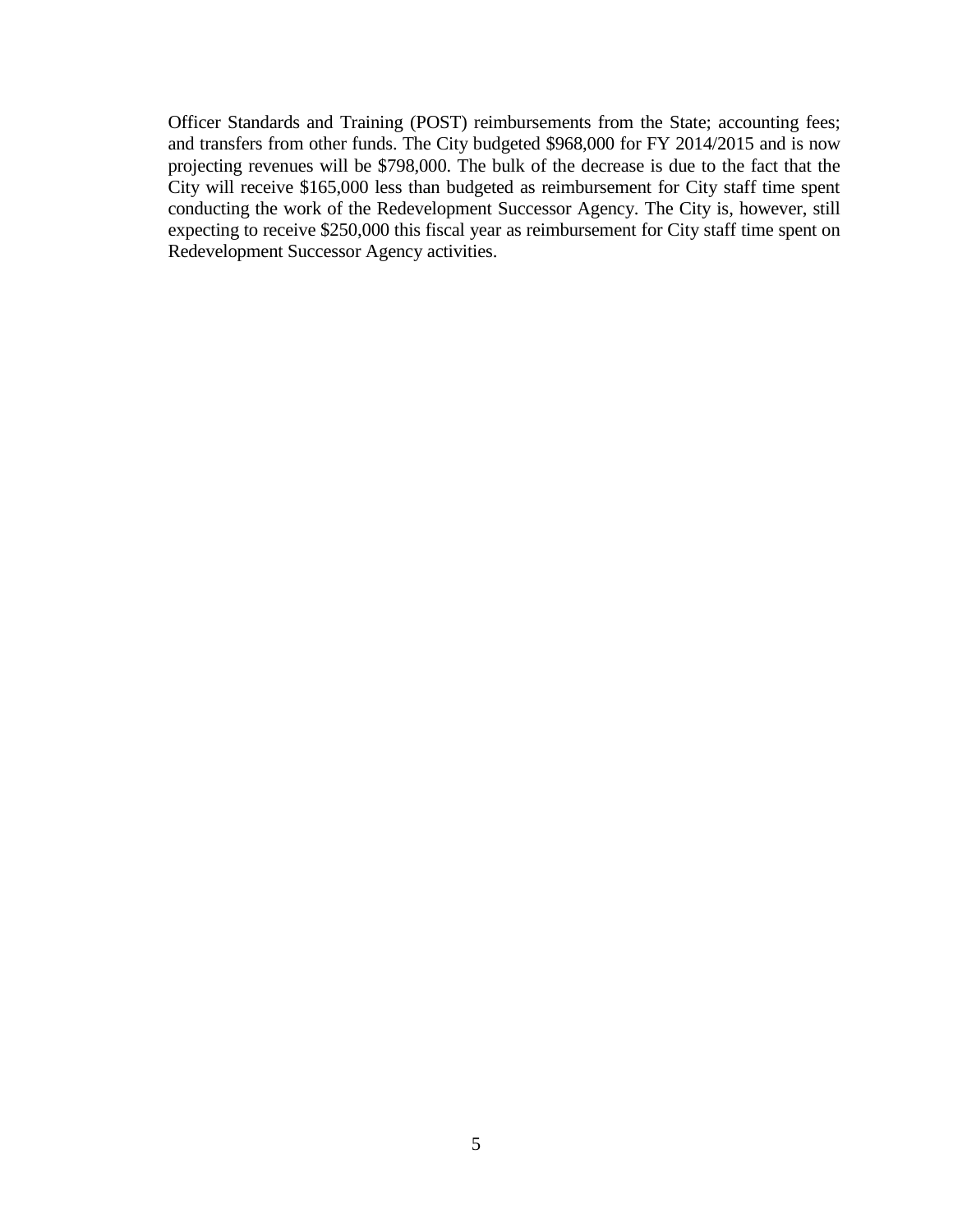# **GENERAL FUND EXPENDITURES**

General Fund expenditures for FY 2014/2015 were budgeted at \$22.8 million. As of the close of the second quarter, the City is projecting that year-end General Fund expenditures will be lower than budget. The following two tables summarize General Fund expenditures by category and department. Please note that the "non-departmental" expenditure category reported in previous quarterly revenue and expenditure reports has been eliminated. The expenditures previously reported in this category, such as reimbursement of retiree medical premiums from their "sick leave bank" and buyback of accrued sick leave from employees, have been assigned to more appropriate expenditure categories, such as benefits.

| <b>Expenditure Type</b>                                              | <b>Adopted</b><br><b>Budget</b> | <b>Actual as of</b><br>12/31/14 | $%$ of<br><b>Budget</b> | Projected<br><b>Year End</b> | <b>Variance</b> |
|----------------------------------------------------------------------|---------------------------------|---------------------------------|-------------------------|------------------------------|-----------------|
| Personnel                                                            |                                 |                                 |                         |                              |                 |
| <b>Salaries</b>                                                      | \$9,859                         | \$4,743                         | 48%                     | \$9,551                      | \$(308)         |
| <b>Benefits</b>                                                      | \$4,603                         | \$2,137                         | 46%                     | \$4,427                      | \$(176)         |
| Benefit Buybacks and Contributions to<br><b>Retiree Health Plans</b> | \$591                           | \$293                           | 50%                     | \$591                        | \$0             |
| Public Safety PERS Side Fund Loan Debt                               | \$890                           | \$451                           | 51%                     | \$890                        | \$0             |
|                                                                      |                                 |                                 |                         |                              |                 |
| <b>General Expenses</b>                                              | \$1,224                         | \$309                           | 25%                     | \$754                        | \$(470)         |
| Professional and Contract Svc                                        | \$1,213                         | \$569                           | 47%                     | \$1,101                      | \$(112)         |
| Other Expenditures:                                                  |                                 |                                 |                         |                              |                 |
| Conferences and Training                                             | \$112                           | \$52                            | 46%                     | \$112                        | \$0             |
| Maintenance and Repairs                                              | \$298                           | \$111                           | 37%                     | \$298                        | \$0             |
| Supplies and Materials                                               | \$255                           | \$112                           | 44%                     | \$255                        | \$0             |
| <b>Utilities</b>                                                     | \$442                           | \$202                           | 46%                     | \$442                        | \$0             |
| Insurance                                                            | \$435                           | \$374                           | 86%                     | \$435                        | \$0             |
| Promotions and Contributions                                         | \$420                           | \$38                            | 9%                      | \$420                        | \$0             |
| <b>Fixed Assets</b>                                                  | \$32                            | \$0                             | 0%                      | \$32                         | \$0             |
| Debt Service                                                         | \$781                           | \$752                           | 96%                     | \$781                        | \$0             |
| Transfer                                                             | \$1,611                         | \$1,611                         | 100%                    | \$1,611                      | \$0             |
| <b>Total Expenditures</b>                                            | \$22,766                        | \$11,754                        | 52%                     | \$21,700                     | \$(1,066)       |

**Table 3 - FY 2014/2015 General Fund Expenditure Summary, By Category (in \$1,000s)**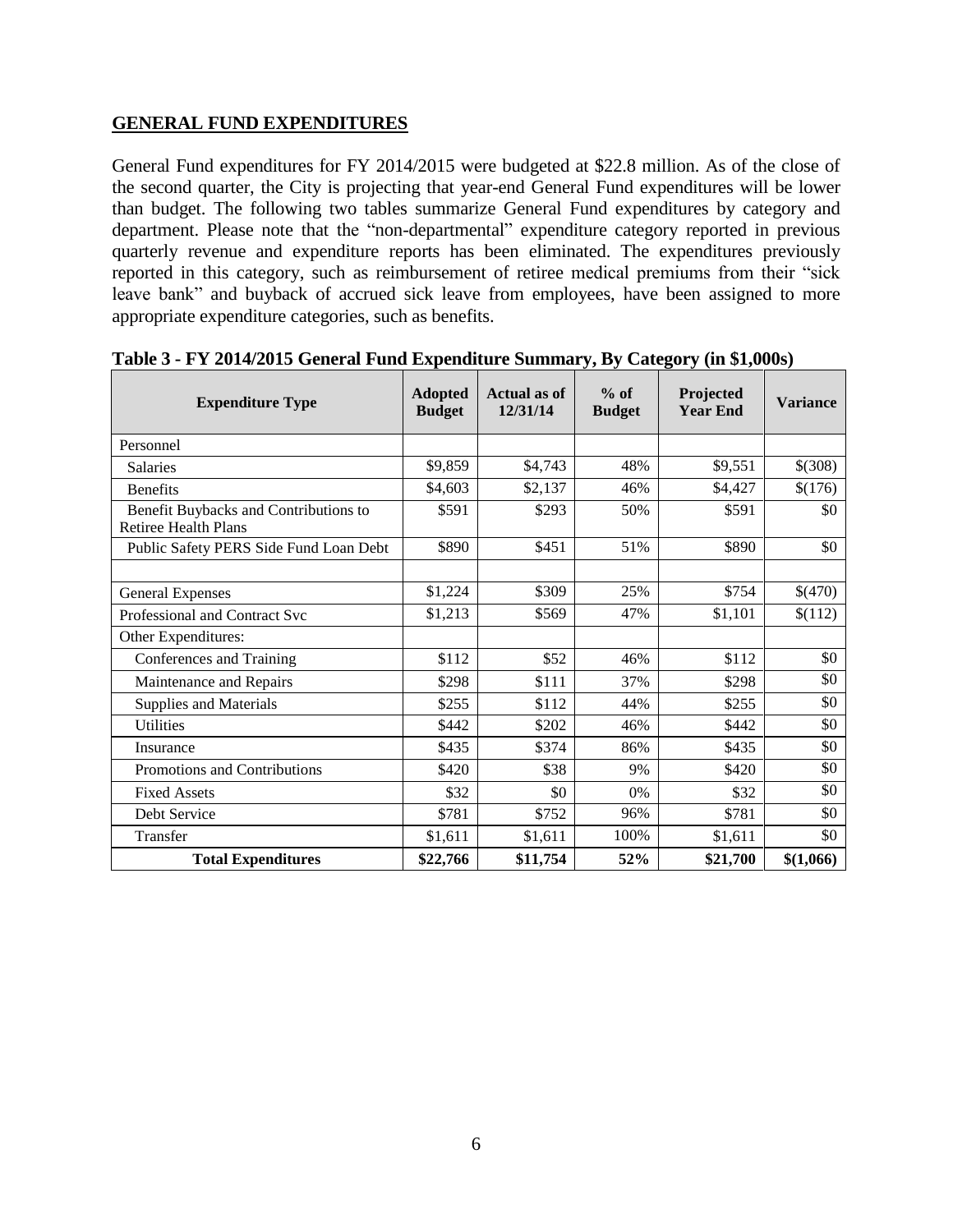| <b>Department</b>                             | <b>Adopted</b><br><b>Budget</b> | <b>Actual as of</b><br>12/31/14 | $%$ of<br><b>Budget</b> | Projected<br><b>Year End</b> | <b>Variance</b> |
|-----------------------------------------------|---------------------------------|---------------------------------|-------------------------|------------------------------|-----------------|
| City Council                                  | \$152                           | \$66                            | 43%                     | \$152                        | \$0             |
| <b>City Manager</b>                           | \$901                           | \$480                           | 53%                     | \$901                        | \$0             |
| <b>City Attorney</b>                          | \$435                           | \$169                           | 39%                     | \$417                        | \$(18)          |
| <b>Community Relations</b>                    | \$401                           | \$38                            | 9%                      | \$401                        | \$0             |
| <b>City Clerk</b>                             | \$136                           | \$25                            | 18%                     | \$136                        | \$0             |
| <b>City Treasurer</b>                         | \$10                            | \$6                             | 60%                     | \$14                         | \$4             |
| Economic Development                          | \$824                           | \$185                           | 22%                     | \$354                        | \$(470)         |
| Non Departmental                              | \$660                           | \$242                           | 37%                     | \$660                        | \$0             |
| <b>Administrative Services:</b>               |                                 |                                 |                         |                              |                 |
| Finance                                       | \$916                           | \$429                           | 47%                     | \$916                        | \$0             |
| <b>Computer Services</b>                      | \$236                           | \$226                           | 96%                     | \$236                        | \$0             |
| <b>Human Resources</b>                        | \$516                           | \$289                           | 56%                     | \$516                        | \$0             |
|                                               |                                 |                                 |                         |                              |                 |
| <b>Risk Management</b>                        | \$433                           | \$373                           | 86%                     | \$433                        | \$0             |
| City Hall Facility                            | \$160                           | \$62                            | 39%                     | \$160                        | \$0             |
| Police                                        | \$9,923                         | \$4,966                         | 50%                     | \$9,453                      | \$(470)         |
| Public Safety PERS Side Fund Loan Debt        | \$890                           | \$449                           | 50%                     | \$890                        | \$0             |
| Engineering                                   | \$763                           | \$354                           | 46%                     | \$763                        | \$0             |
| <b>Street Resurfacing Transfer</b>            | \$700                           | \$700                           | 100%                    | \$700                        | \$0             |
| Maintenance                                   | \$2,331                         | \$1,153                         | 49%                     | \$2,331                      | \$0             |
| Planning                                      | \$970                           | \$424                           | 44%                     | \$858                        | \$(112)         |
| <b>Building Inspection</b>                    | \$526                           | \$265                           | 50%                     | \$526                        | \$0             |
| Lease Revenue Refunding Bonds Debt<br>Payment | \$781                           | \$752                           | 96%                     | \$781                        | \$0             |
| Transfers to AD 20 and AD 22                  | \$102                           | \$101                           | 100%                    | \$102                        | \$0             |
| <b>Total Expenditures</b>                     | \$22,766                        | \$11,754                        | 52%                     | \$21,700                     | \$(1,066)       |

#### **Table 4 - FY 2014/2015 General Fund Expenditure Summary, By Department (in \$1,000s)**

#### Personnel

#### Salary and Benefits

Salary and benefits were budgeted at \$14.5 million and, based on second quarter results, we are projecting they will be \$14.0 million, \$484,000 (3.3%) lower than originally budgeted. This variance is due to vacancies in the Police Department. While recruitment processes are currently underway, we don't anticipate that the department will be fully staffed until sometime during the next fiscal year.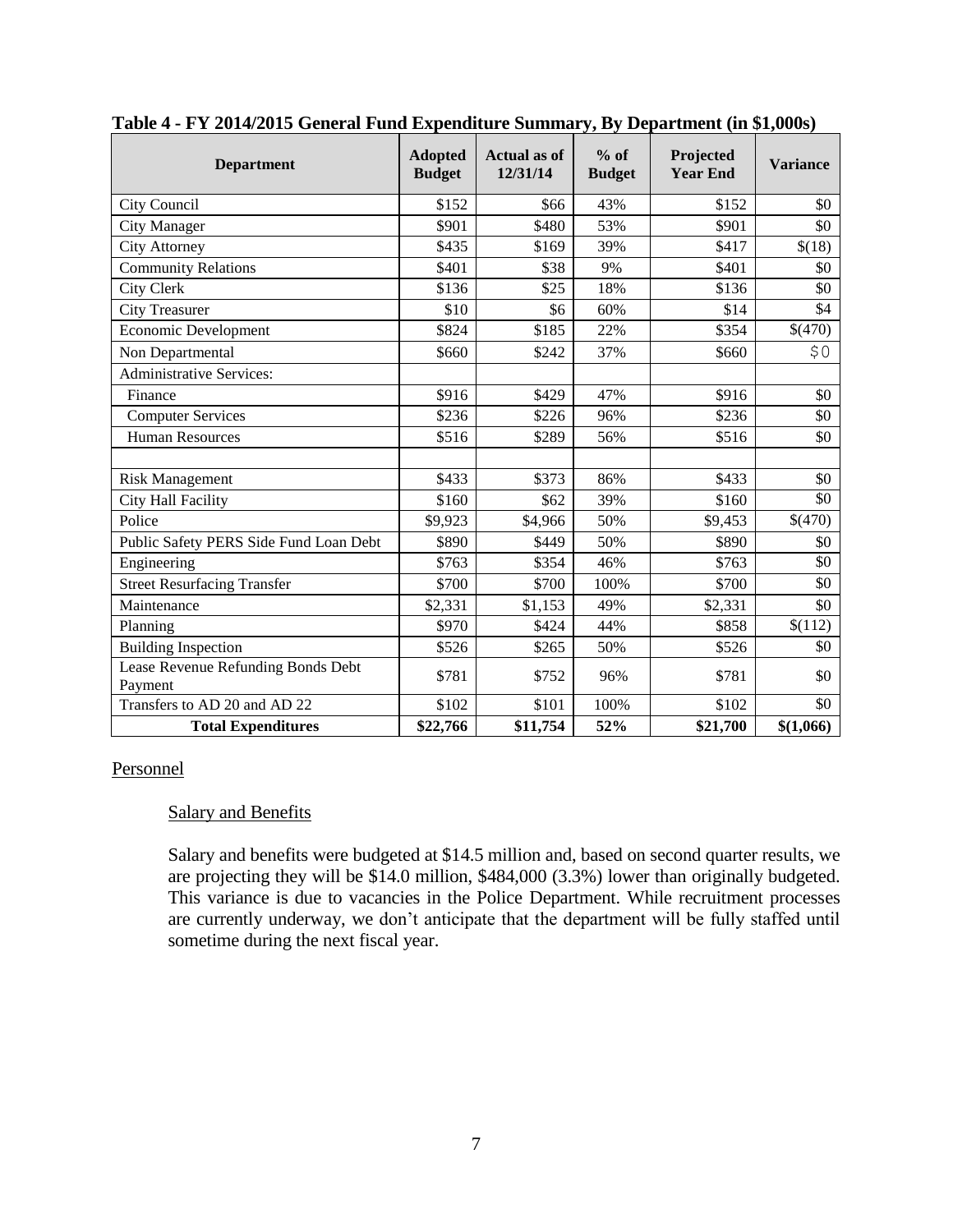#### Benefit Buybacks and Contributions to Retiree Health Savings Plan

As noted above, these expenditures were reported under the non-departmental expenditure category in previous quarterly reports. The timing of these payments is not cyclical, and the City is projecting that expenditures will be on track with the adopted budget of \$591,000 for FY 2014/2015.

#### Public Safety PERS Side Fund Loan Debt Payment

This category is comprised of debt service payments related to the payoff of the CalPERS public safety side fund obligation. Rather than make annual payments to CalPERS to slowly pay off this obligation, the City took a loan from Umpqua Bank to pay off the obligation more quickly at a lower interest rate, resulting in net present value savings to the City of \$684,302.

#### General Expenses

This category includes budgeted expenditures of \$1.2 million for postage, printing, memberships, publications and subscriptions, and other special expenditures, including a \$306,000 payment to fund additional library hours and maintenance costs. This category also includes the funding for Economic Development projects and programs to enlarge the City's revenue base. In the past, these projects and programs were funded by the Redevelopment Agency, but are now funded by the General Fund. Due to the deferral of the expenditures of \$470,000 for the Economic Development grants and loans program, we are projecting expenditures for the year will be \$754,000, a reduction of \$470,000 from the budgeted amount. To the extent that this appropriation of \$470,000 is carried forward to FY 2015/2016, it represents a deferral of expenditures, not a reduction.

#### Professional and Contract Services

This category includes budgeted contractual services for legal counsel, auditing, video-taping, contracted animal control services, and minute taker services. The City budgeted expenditures of \$1.2 million and we are now projecting expenditures will decline to \$1.1 million. This decrease is primarily due to the timing of expenditures for outside consultants. We anticipate these funds will be expended during the next fiscal year.

#### Other Expenditures

This category includes the major subcategories of debt service for Lease Revenue Refunding Bonds (for City Hall and the Police Services Building); conferences and training; maintenance and repairs; supplies and materials; utilities; insurance; promotions and contributions; fixed assets; and transfers (which includes the \$700,000 allocated for street resurfacing). Expenditures were budgeted to be \$4.4 million and the City is projecting expenditures will be on track with the budget.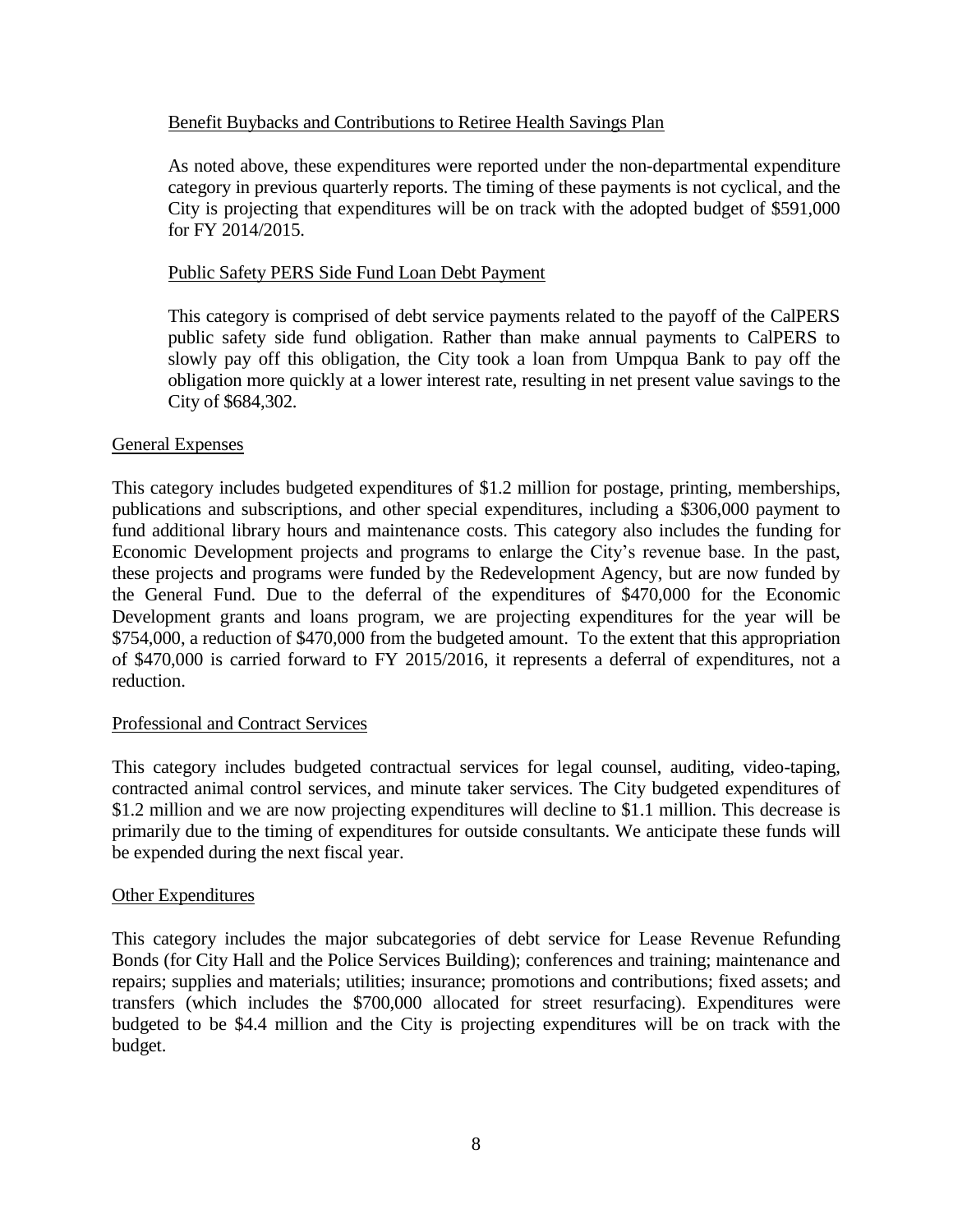# **GENERAL FUND FINANCIAL CONDITION**

#### General Fund Balance

The adopted biennial budget included a beginning General Fund balance of \$13.6 million and a projected deficit of approximately \$2.2 million for FY 2014/2015, resulting in an ending General Fund balance of \$11.4 million. Based on audited FY 2013/2014 results, the City actually started FY 2014/2015 with a General Fund balance that was \$498,000 higher at \$14.1 million, due to higher than expected revenues and an accounting adjustment. Based on the second quarter review, the City is projecting a deficit of \$1.1 million for the year. The City is therefore projecting that the General Fund will end FY 2014/2015 with a fund balance of \$12.9 million, an overall improvement of \$1.5 million. As noted above, to the extent that certain FY 2014/2015 expenditures are viewed as deferred rather than reduced, such as might be the case with the \$470,000 for Economic Development, a portion of the projected year end fund balance is already earmarked for specific uses.

|                               | <b>Adopted Budget</b> | Projected<br><b>Year End</b> | <b>Variance</b> |
|-------------------------------|-----------------------|------------------------------|-----------------|
| <b>Beginning Fund Balance</b> | \$13,568              | \$14,066                     | \$498           |
| Revenue                       | \$20,584              | \$20,571                     | \$(13)          |
| Expenditures                  | \$22,766              | \$21,700                     | \$(1,066)       |
| Surplus/Deficit               | $(\$2,182)$           | (\$1,129)                    | \$1,053         |
| <b>Ending Fund Balance</b>    | \$11,386              | \$12,937                     | \$1,551         |

| Table 5 - FY 2014/2015 General Fund Ending Balance (in \$1,000s) |
|------------------------------------------------------------------|
|------------------------------------------------------------------|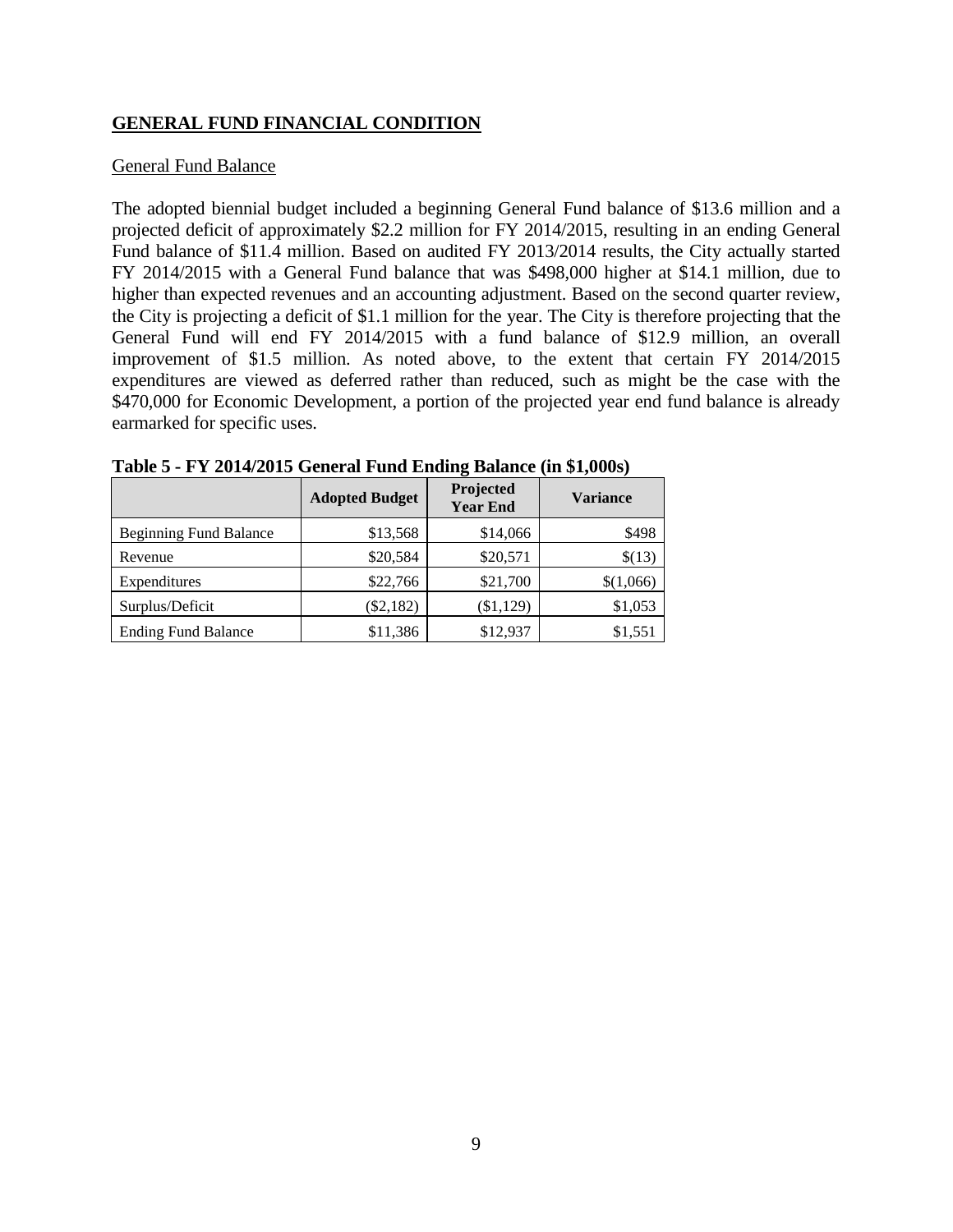# **OTHER CITY FUNDS (NON-GENERAL FUND)**

In addition to the General Fund, the City has other fund types that can only be used for specified purposes, such as capital improvements, debt service, or a particular program. The following provides an update on these funds for the second quarter of FY 2014/2015.

#### **NON-GENERAL FUND REVENUE**

Total budgeted revenues for other (non-General Fund) funds, including revenue transferred between funds, were \$19.5 million, and actual revenues as of the close of the second quarter were \$7.7 million.

| <b>Revenue Type</b>           | <b>Adopted</b><br><b>Budget</b> | <b>Actual as of</b><br>12/31/14 | $%$ of<br><b>Budget</b> | Projected<br><b>Year End</b> | <b>Variance</b> |
|-------------------------------|---------------------------------|---------------------------------|-------------------------|------------------------------|-----------------|
| Property Tax                  | \$377                           | \$239                           | 63%                     | \$377                        | \$0             |
| Other – Taxes and Assessments | \$765                           | \$233                           | 30%                     | \$765                        | \$0             |
| Intergovernmental             | \$15,108                        | \$4,091                         | 27%                     | \$15,108                     | \$0             |
| <b>Charges for Services</b>   | \$28                            | \$6                             | 21%                     | \$28                         | \$0             |
| <b>Fines and Forfeitures</b>  | \$90                            | \$37                            | 41%                     | \$90                         | \$0             |
| Use of Money and Property     | \$27                            | \$2                             | 7%                      | \$27                         | \$0             |
| Other                         | \$90                            | \$6                             | 7%                      | \$90                         | \$0             |
| Transfer                      | \$3,045                         | \$3,064                         | 101%                    | \$3,045                      | \$0             |
| <b>Total Revenues</b>         | \$19,530                        | \$7,678                         | 39%                     | \$19,530                     | \$0             |

**Table 6 - FY 2014/2015 Non-General Fund Revenue Summary (in \$1,000s)**

The largest category of non-General Fund revenue is the intergovernmental category. The majority of revenue in this category is grants for capital projects. These revenues are paid on a reimbursement basis, so the City will receive the revenues once the capital work has been completed. We expect that revenues will be on budget.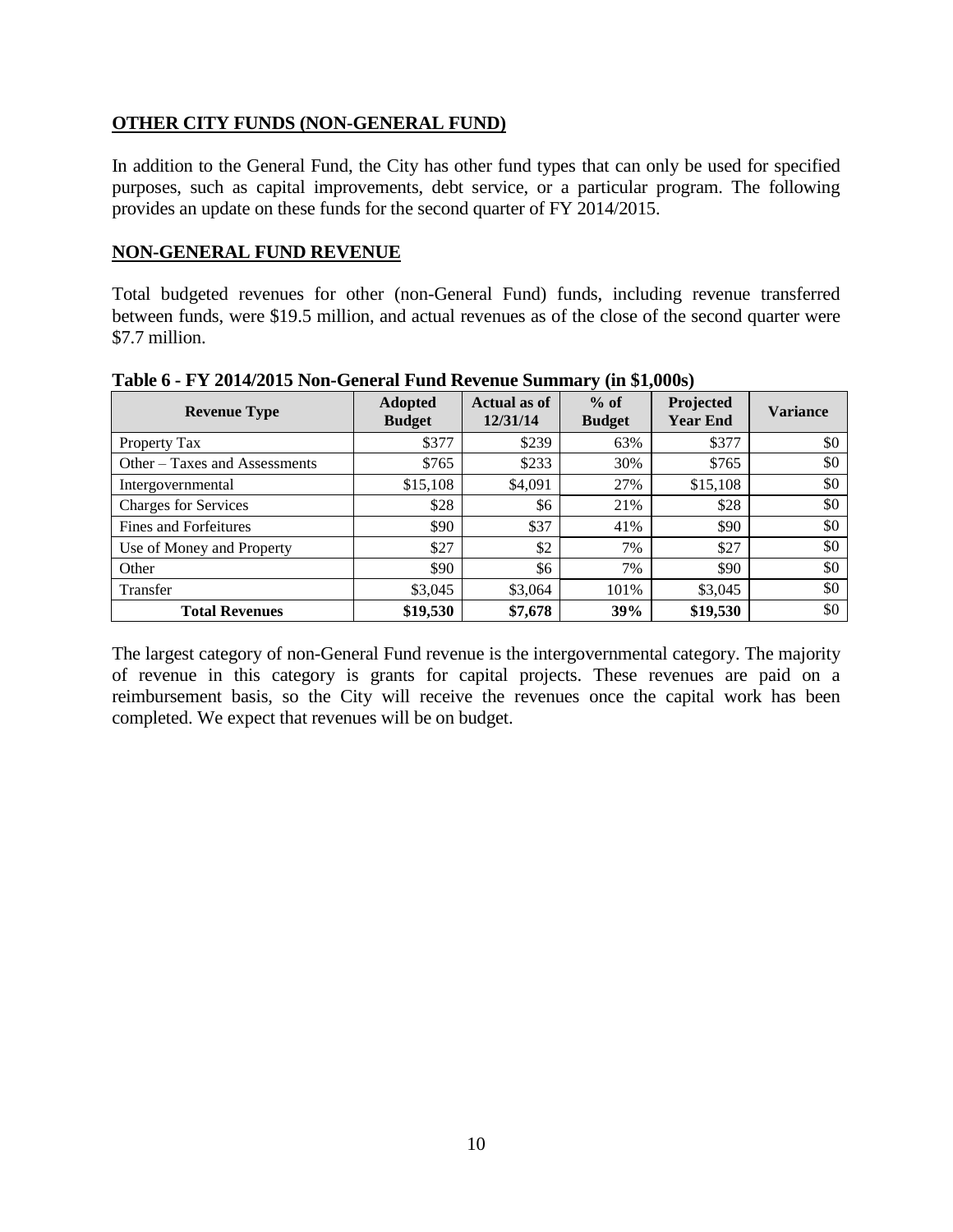# **NON-GENERAL FUND EXPENDITURES**

The total budgeted expenditures for other funds, including transfers between funds, are \$19.4 million and actual expenditures as of the end of the second quarter were \$9.3 million, 48% of budget.

| <b>Expenditure</b>                        | <b>Adopted</b><br><b>Budget</b> | Actual as of<br>12/31/2014 | $%$ of<br><b>Budget</b> | Projected<br><b>Year End</b> | <b>Variance</b> |
|-------------------------------------------|---------------------------------|----------------------------|-------------------------|------------------------------|-----------------|
| Salaries and Benefits                     | \$785                           | \$402                      | 51%                     | \$785                        | \$0             |
| General Expenses                          | \$1,099                         | \$828                      | 75%                     | \$1,099                      | \$0             |
| <b>Professional and Contract Services</b> | \$1,326                         | \$539                      | 41%                     | \$1,326                      | \$0             |
| Maintenance and Repairs                   | \$469                           | \$267                      | 57%                     | \$469                        | \$0             |
| Supplies and Materials                    | \$56                            | \$34                       | 61%                     | \$56                         | \$0             |
| <b>Utilities</b>                          | \$372                           | \$250                      | 67%                     | \$372                        | \$0             |
| Promotions and Contributions              | \$5                             |                            | $0\%$                   | \$5                          | \$0             |
| <b>Fixed Asset</b>                        | \$547                           | \$54                       | 10%                     | \$547                        | \$0             |
| Transfer                                  | \$802                           | \$802                      | 100%                    | \$802                        | \$0             |
| Capital Improvements                      | \$13,954                        | \$6,147                    | 44%                     | \$13,954                     | \$0             |
| <b>Total Expenditures</b>                 | \$19,415                        | \$9,323                    | 48%                     | \$19,415                     | \$0             |

**Table 7 - FY 2014/2015 Non-General Fund Expenditure Summary (in \$1,000s)**

The largest non-General Fund expenditure category is capital improvements, which are primarily comprised of large transportation-related capital projects that are grant funded. The variance is due to the timing of expenditures. Descriptions of the projects for FY 2014/2015 can be found in the City's FY 2014-2019 Capital Improvement Plan. We project that expenditures will be on budget.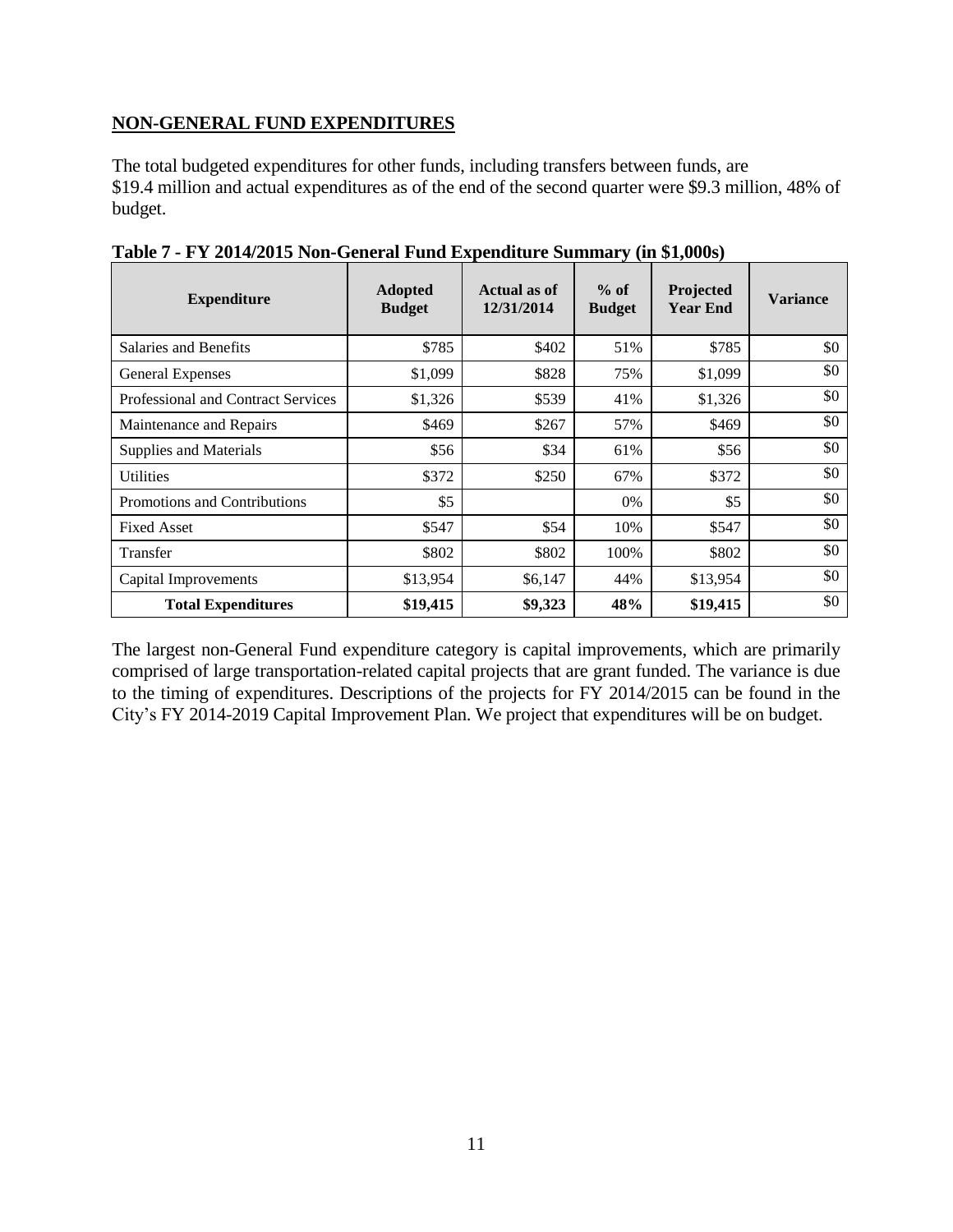# **FINANCIAL INDICATORS**

The table below includes key financial indicators that the City analyzes on a quarterly basis.

# **Table 8 - FY 2014/2015 General Fund Financial Indicators**

|                                                                                                                                                                                                                                                                                                                                   | FY 2013/2014 | FY 2014/2015 |
|-----------------------------------------------------------------------------------------------------------------------------------------------------------------------------------------------------------------------------------------------------------------------------------------------------------------------------------|--------------|--------------|
|                                                                                                                                                                                                                                                                                                                                   | Year End     | 2nd Quarter  |
| <b>CASH SOLVENCY RATIO</b>                                                                                                                                                                                                                                                                                                        |              |              |
| $(Cash + Cash$ Equivalents + Investments)/Current<br><b>Liabilities</b>                                                                                                                                                                                                                                                           | 4.53         | 4.00         |
| This ratio is related to liquidity and effective cash management. It<br>indicates a government's ability to cover current liabilities with liquid<br>assets. A larger value in the solvency ratio indicates that a larger<br>amount of liquid assets are available to cover liabilities.                                          |              |              |
| <b>FUND BALANCE RATIO</b>                                                                                                                                                                                                                                                                                                         |              |              |
| <b>Unreserved General Fund Balance/Operating</b><br><b>Expenditures</b>                                                                                                                                                                                                                                                           | 28%          | $18\%*$      |
| This ratio measures the portion of unreserved General Fund balance as<br>compared to operating expenditures. The appropriate level of fund<br>balance varies depending on many factors including levels of risk and<br>revenue volatility. The Government Finance Officers Association<br>recommends maintaining a 5-15% reserve. |              |              |
| <b>LONG TERM LIABILITY RATIO</b>                                                                                                                                                                                                                                                                                                  |              |              |
| <b>Long-Term Liabilities/Total General Fund Balance</b>                                                                                                                                                                                                                                                                           | 43%          | 47%          |
| This ratio measures a government's long term liabilities as compared to<br>fund balance.                                                                                                                                                                                                                                          |              |              |

\*Estimated ratio as of 06/30/2015